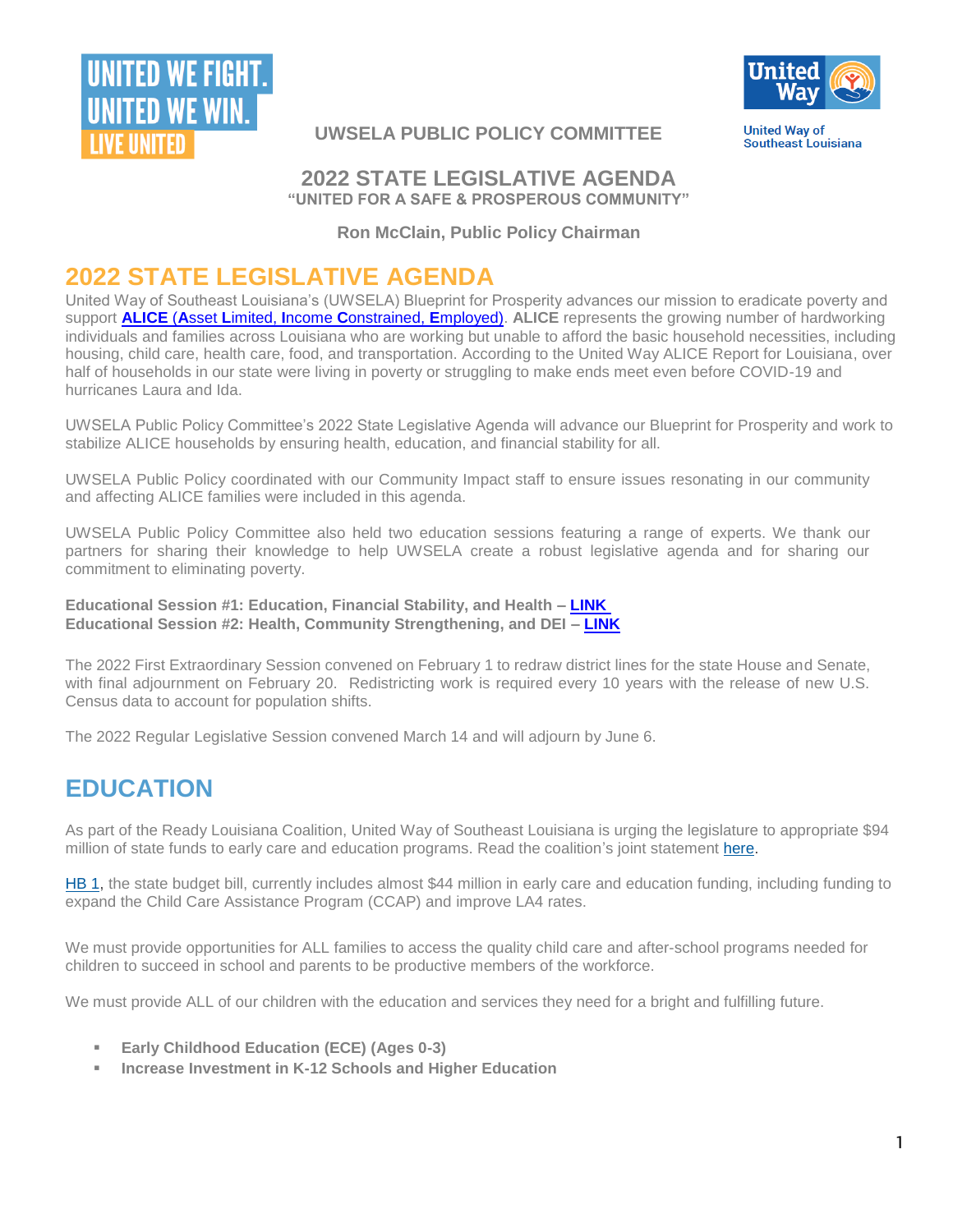#### **HB 460 by Rep. Ken Brass**

<http://www.legis.la.gov/legis/ViewDocument.aspx?d=1260221>

**CHILDREN:** Expands the purposes for which a parish governing authority may levy a tax relative to early childhood programs

**HB 22 by Rep. Rick Edmonds** 

#### <http://www.legis.la.gov/legis/ViewDocument.aspx?d=1244450>

**RETIREMENT/TEACHERS:** Provides relative to the reemployment of retired teachers in the Teachers' Retirement System of Louisiana (OR INCREASE APV)

**HB 207 by Rep. Jason Hughes**

<http://www.legis.la.gov/legis/BillInfo.aspx?s=22RS&b=HB207&sbi=y>

**CURRICULA:** Adds Geometry as a required course for high school students in the career major program

**HB 346 by Rep. Francis C. Thompson**

<http://www.legis.la.gov/legis/ViewDocument.aspx?d=1253879>

**STUDENT/LOANS-SCHOLARSHIP:** Provides for a program and a fund for the purpose of providing scholarships for students in approved teacher preparation programs

**HB 649 by Rep. Stephanie Hilferty**

<http://www.legis.la.gov/legis/ViewDocument.aspx?d=1257299>

**STUDENT/DISCIPLINE:** Prohibits corporal punishment in public schools

## **FINANCIAL STABILITY**

UWSELA supports the [Recovery Agenda for Louisiana,](https://www.labudget.org/wp-content/uploads/2022/03/A-Recovery-Agenda-for-Louisiana.pdf) which includes proposals to use the state's surplus funds from federal disaster and COVID-19 relief funds and better-than-expected tax revenues for critical new investments in families and communities that will fund a true recovery for all Louisianans. These proposals include the statewide expansion of United Way Prosperity Centers to help thousands of families secure their financial footing.

We must continue to invest state funds in the evidenced-based programs that net the largest return of federal dollars so the state can keep more of the dollars paid by Louisiana citizens. We must invest in Louisiana's working families to ensure financial stability so that no Louisiana family is forced to be **ALICE** (**A**sset **L**imited, **I**ncome **C**onstrained, **E**mployed).

- **Workforce Development**
- **Elimination of Pay Secrecy**
- **Establishment of a Living Wage**

**HB 219 by Rep. Kyle M. Green, Jr.** <https://legis.la.gov/legis/ViewDocument.aspx?d=1251899> **EMPLOYMENT:** Provides relative to equal pay for women

**HB 229 by Rep. Kyle M. Green, Jr.**

<http://www.legis.la.gov/Legis/ViewDocument.aspx?d=1251927>

**EMPLOYMENT/WAGES-MINIMUM:** (Constitutional Amendment) Establishes a state minimum wage (OR INCREASE GF EX See Note)

**HB 311 by Rep. C. Denise Marcelle** <http://www.legis.la.gov/Legis/ViewDocument.aspx?d=1253837> **EMPLOYMENT/WAGES-MINIMUM:** Establishes a state minimum wage rate (OR INCREASE GF EX See Note)

**HB 472 by Rep. Tammy Phelps** <http://www.legis.la.gov/Legis/ViewDocument.aspx?d=1255668> **EMPLOYMENT/WAGES:** Provides relative to wages for tipped employees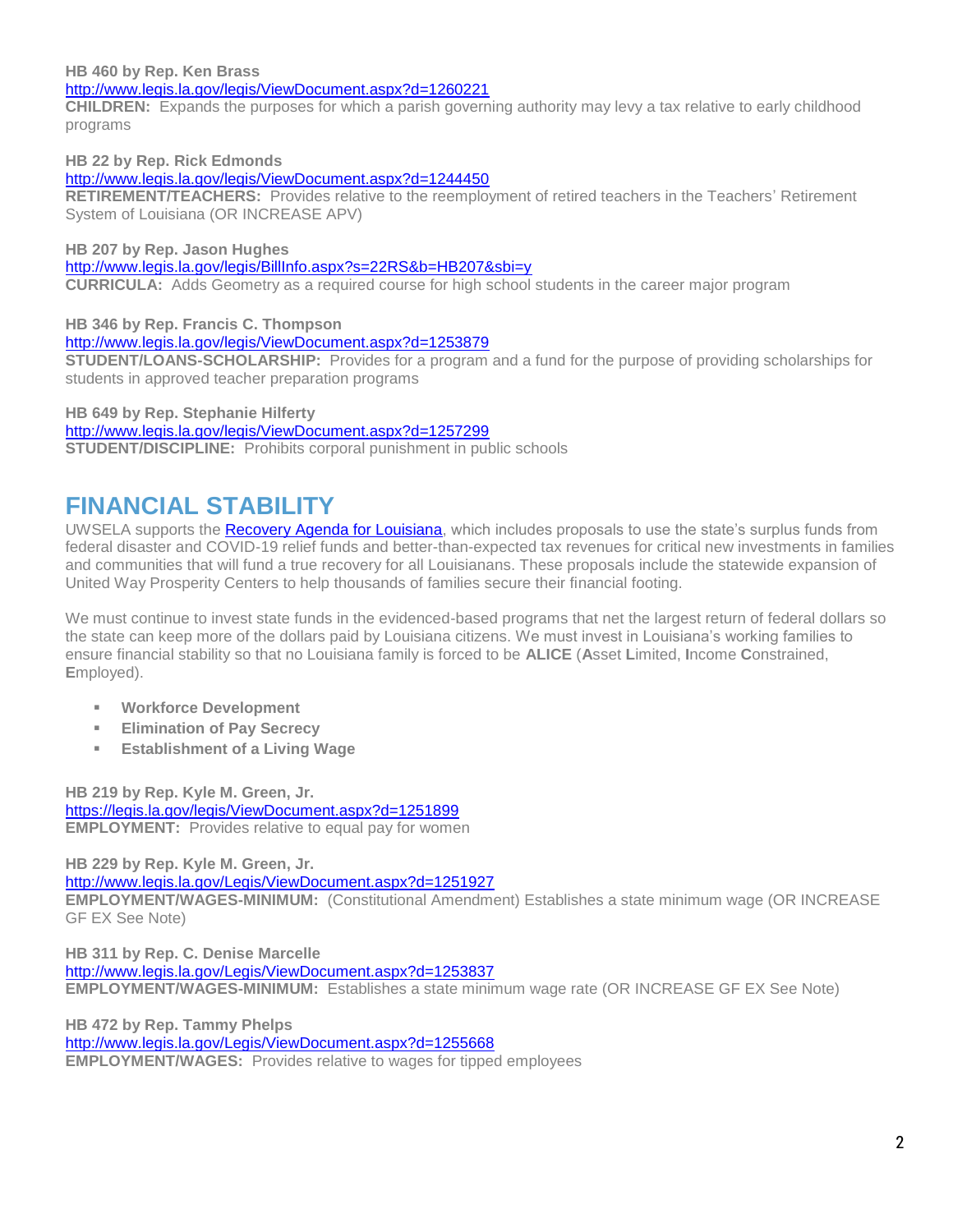#### **SB 269 by Sen. Regina Ashford Barrow**

<http://www.legis.la.gov/Legis/ViewDocument.aspx?d=1256516>

**EMPLOYMENT:** Constitutional amendment to establish a state minimum hourly wage and index future increases according to the Consumer Price Index or its successor index. (2/3 - CA13s1(A))

#### **SB 289 by Sen. Regina Ashford Barrow**

<http://www.legis.la.gov/Legis/ViewDocument.aspx?d=1256729>

**EMPLOYMENT:** Provides for employee paid sick leave. (2/3 - CA7s2.1(A)) (gov sig)

# **HEALTH**

United Way of Southeast Louisiana believes that all Louisianans should have access to equitable health services that protect and improve health and well-being.

- **Trauma-Informed Care/ACEs**
- **Mental Health Services**
- **Paid Family Leave**
- **Human Trafficking**
- **Sexual Assault**
- **Maternal Child Health**
- **Medicaid**

#### **HB 90 by Rep. C. Denise Marcelle**

#### <http://www.legis.la.gov/Legis/ViewDocument.aspx?d=1248154>

**HEALTH/LDH:** Creates the office on women's health within the La. Department of Health and provides for the duties and functions of the office

**SB 116 by Sen. Regina Ashford Barrow**

#### <http://www.legis.la.gov/legis/ViewDocument.aspx?d=1253629>

**HEALTH DEPARTMENT:** Creates the office on women's health within the Louisiana Department of Health. (gov sig)

#### **HB 195 by Rep. Aimee Adatto Freeman**

#### <http://www.legis.la.gov/Legis/ViewDocument.aspx?d=1251013>

**SCHOOLS:** Requires public schools to provide free menstrual products in student restrooms or other easily accessible locations (OR INCREASE LF EX See Note)

**HB 334 by Rep. Royce Duplessis**

<http://www.legis.la.gov/Legis/ViewDocument.aspx?d=1253866>

**HEALTH/BEHAVIORAL:** Provides relative to employment with behavioral health services providers of peer support specialists

**HB 784 by Rep. Royce Duplessis**

<http://www.legis.la.gov/Legis/ViewDocument.aspx?d=1258049>

**HEALTH:** Provides relative to universal perinatal mood disorder screening for primary care doctors

### **DOMESTIC VIOLENCE**

Domestic violence can happen to anyone regardless of race, age, sexual orientation, religion, or gender. Domestic violence affects people of all socioeconomic backgrounds and education levels. Children, who grow up witnessing domestic violence, are among those seriously affected by this crime.

As a leader of the United Against Domestic Violence Coalition, UWSELA will continue to advocate for positions previously taken in the Louisiana Legislature to protect survivors of domestic violence. The coalition's 2022 legislative book, found [here,](https://www.unitedwaysela.org/2022-united-against-domestic-violence-case-book) provides background information on domestic violence in Louisiana and priority bills.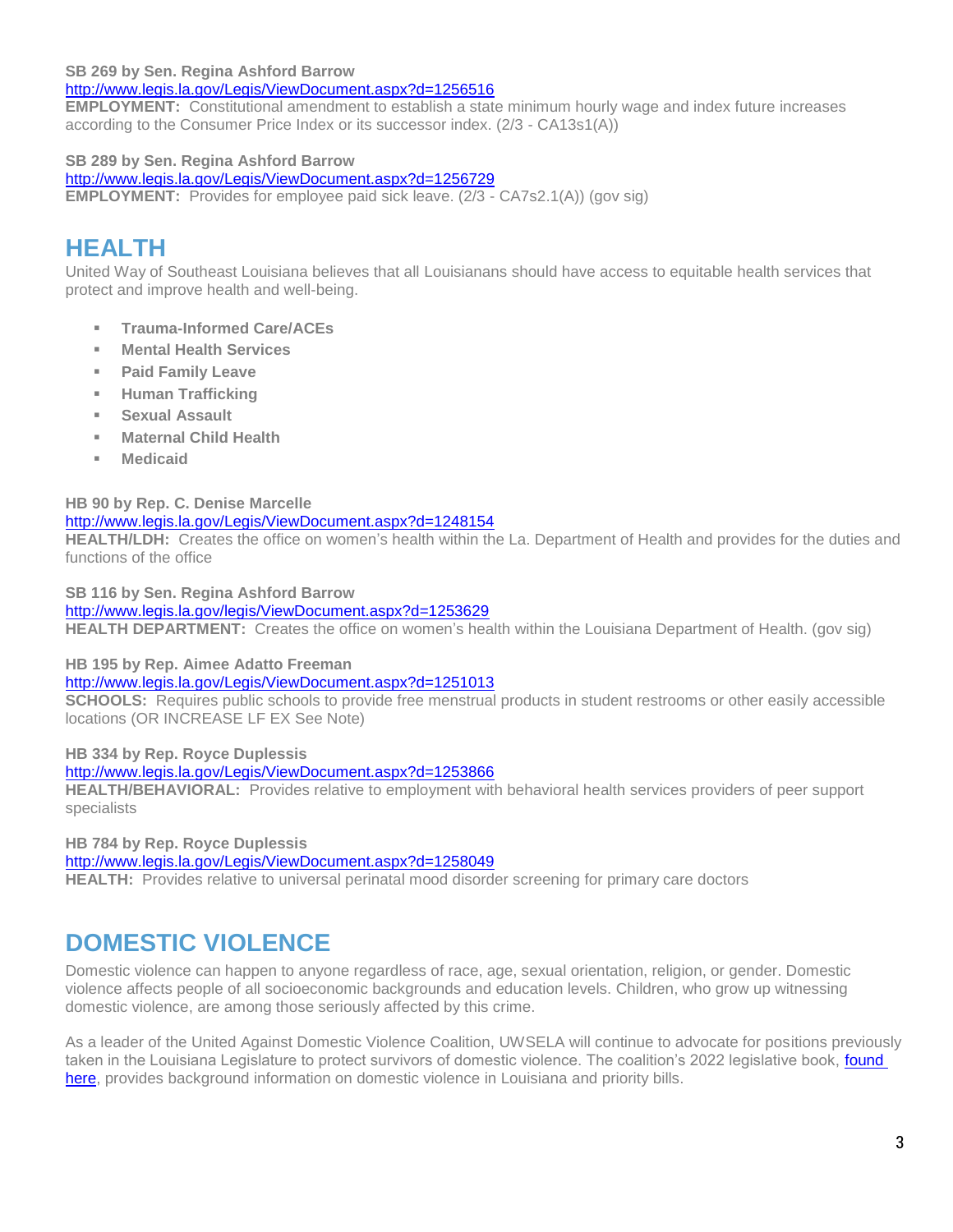**HB 7 by Rep. Kathy Edmonston**

<http://www.legis.la.gov/legis/ViewDocument.aspx?d=1243437>

**DOMESTIC ABUSE:** Provides relative to court-monitored domestic abuse intervention program (OR NO IMPACT See Note) – (*Support online instruction only during public health declaration)*

**HB 64 by Rep. Mandie Landry** <http://www.legis.la.gov/legis/ViewDocument.aspx?d=1260214> **CHILDREN:** Provides relative to the definition of a child – (*STAR bill)*

**HB 68 by Rep. Barbara Carpenter** <http://www.legis.la.gov/legis/ViewDocument.aspx?d=1247448> **CRIME/HOMICIDE:** Provides relative to the crime of first-degree murde

**HB 124 by Rep. Nicholas Muscarell** <http://www.legis.la.gov/legis/ViewDocument.aspx?d=1259521> **CIVIL/PROCEDURE:** Provides relative to certain judicial proceedings conducted by audio-visual means

**HB 223 by Rep. C. Denise Marcelle**

<http://www.legis.la.gov/legis/ViewDocument.aspx?d=1251905> **COURTS:** Provides relative to eligibility for the Reentry Court Specialty Program

**HB 272 by Rep. Patrick O. Jefferson** <http://www.legis.la.gov/legis/ViewDocument.aspx?d=1252430> **FAMILY LAW:** Provides for mental health evaluations in divorce and child custody proceedings

**HB 313 by Rep. Thomas Pressly** <http://www.legis.la.gov/legis/ViewDocument.aspx?d=1253839> **CRIMINAL/VICTIMS:** Provides relative to rights of victims of criminal offenses – (LCADV & STAR bill)

**HB 402 by Rep. Jason Hughes**

<http://www.legis.la.gov/legis/ViewDocument.aspx?d=1254412>

**PRESCRIPTION:** Provides relative to the prescriptive period for certain actions for abuse of a minor

**HB 409 by Rep. Joseph Marino**

<http://www.legis.la.gov/legis/ViewDocument.aspx?d=1254461>

**CRIMINAL/PROCEDURE:** Prohibits the issuance of a summons in lieu of an arrest for certain domestic violence crimes – *(Support arrest of predominant aggressor)*

**HB 431 by Rep. Edmond Jordan** <http://www.legis.la.gov/legis/ViewDocument.aspx?d=1254895> **CRIME/DNA:** Provides relative to DNA database cross-referencing

**HB 462 by Buddy Mincey** <http://www.legis.la.gov/Legis/ViewDocument.aspx?d=1260232> **CRIME:** Creates the crime of unauthorized removal of a minor from school property (OR SEE FISC NOTE GF EX)

**HB 464 by Alan Seabaugh** <http://www.legis.la.gov/Legis/ViewDocument.aspx?d=1255525> **WEAPONS/FIREARMS:** Provides relative to the transfer of firearms

**HB 483 by Rep. C. Travis Johnson** <http://www.legis.la.gov/Legis/ViewDocument.aspx?d=1255997> **WEAPONS/HANDGUNS:** Provides relative to the restoration of gun rights

**HB 492 by Rep. Bryan Fontenot** <http://www.legis.la.gov/Legis/ViewDocument.aspx?d=1256056> **CRIMINAL/PROCEDURE:** Provides relative to the issuance of a summons by a peace officer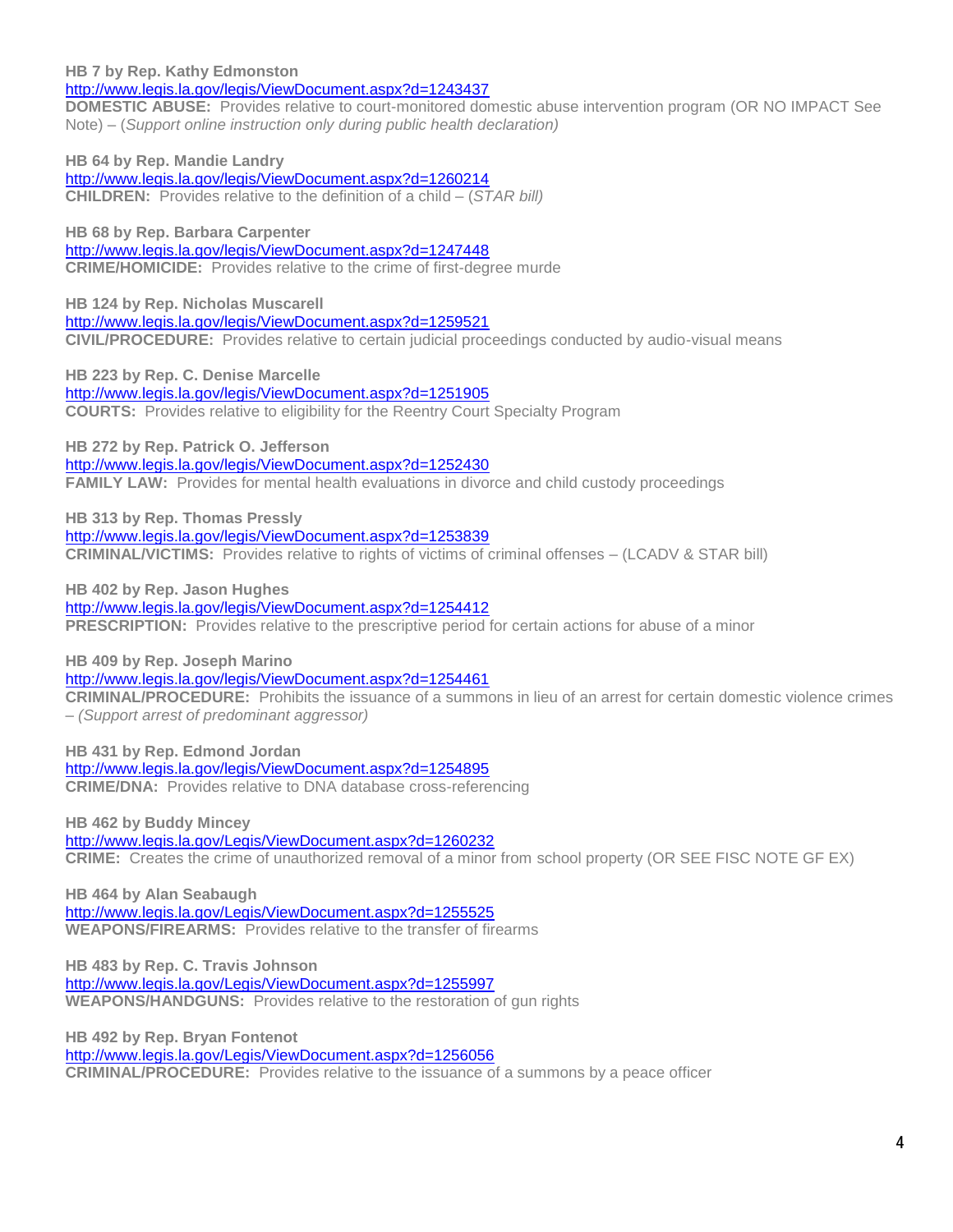**HB 508 by Rep. Gregory A. Miller**

<http://www.legis.la.gov/Legis/ViewDocument.aspx?d=1256125>

**CRIME/SEX OFFENSES:** Provides relative to notification when an inmate convicted of a violent or sexual offense is scheduled to be released

**HB 520 by Rep. Jason Hughes** <http://www.legis.la.gov/Legis/ViewDocument.aspx?d=1256261> **HEALTH/WOMEN'S:** Provides relative to emergency contraception for victims of sexual assault

**HB 560 by Rep. Aimee Adatto Freeman** <http://www.legis.la.gov/Legis/ViewDocument.aspx?d=1256663> **DOMESTIC ABUSE:** Provides for consistency in the Domestic Abuse Assistance Act in the Children's Code

**HB 561 by Rep. Aimee Adatto Freeman** <http://www.legis.la.gov/Legis/ViewDocument.aspx?d=1256664> **CIVIL/ACTIONS:** Provides relative to civil liability for sexual assault

**HB 585 by Rep. Aimee Adatto Freeman** <http://www.legis.la.gov/Legis/ViewDocument.aspx?d=1256974> **WEAPONS/FIREARMS:** Provides relative to reporting of certain firearm data to the La. Commission on Law Enforcement

**HB 615 by Rep. Aimee Adatto Freeman** <http://www.legis.la.gov/Legis/ViewDocument.aspx?d=1257030> **LAW ENFORCEMENT:** Provides relative to law enforcement records

**HB 638 by Rep. Aimee Adatto Freeman** <http://www.legis.la.gov/legis/ViewDocument.aspx?d=1257104> **CRIMINAL/RECORDS:** Provides relative to the expungement of records for victims of human trafficking

**HB 648 by Rep. Stephanie Hilferty** <http://www.legis.la.gov/Legis/ViewDocument.aspx?d=1257298> **CRIMINAL/VICTIMS:** Provides relative to the Crime Victims Reparations Act

**SB 51 by Sen. Beth Mizell**

<http://www.legis.la.gov/Legis/ViewDocument.aspx?d=1249279>

**COURTS:** Adds a second commissioner to the Twenty-Second Judicial District Court and authorizes commissioners to preside over domestic violence cases and civil matters. (8/1/22) (OR +\$125,250 LF EX See Note)

**SB 64 by Sen. Patrick Connick** <http://www.legis.la.gov/legis/ViewDocument.aspx?d=1250126> **CRIME/PUNISHMENT:** Provides relative to crimes of violence and sex offenses. (8/1/22)

**SB 66 by Sen. Patrick Connick**

<http://www.legis.la.gov/Legis/ViewDocument.aspx?d=1250130>

**DOMESTIC VIOLENCE:** Enhances penalties for violation of a protective order when committed while in possession of a firearm. (8/1/22)

**SB 69 by Sen. Patrick Connick** <http://www.legis.la.gov/Legis/ViewDocument.aspx?d=1250136> **CRIMINAL PROCEDURE:** Provides relative to protections for crime victims. (8/1/22)

**SB 142 by Sen. Jay Morris** <http://www.legis.la.gov/Legis/ViewDocument.aspx?d=1254519> **CRIMINAL JUSTICE:** Prohibits violent offenders from being released under certain circumstances. (8/1/22)

**SB 148 by Sen. Beth Mizell**

<http://www.legis.la.gov/Legis/ViewDocument.aspx?d=1254537> **CRIMINAL JUSTICE:** Provides for post-conviction relief for victims of human trafficking. (gov sig**)**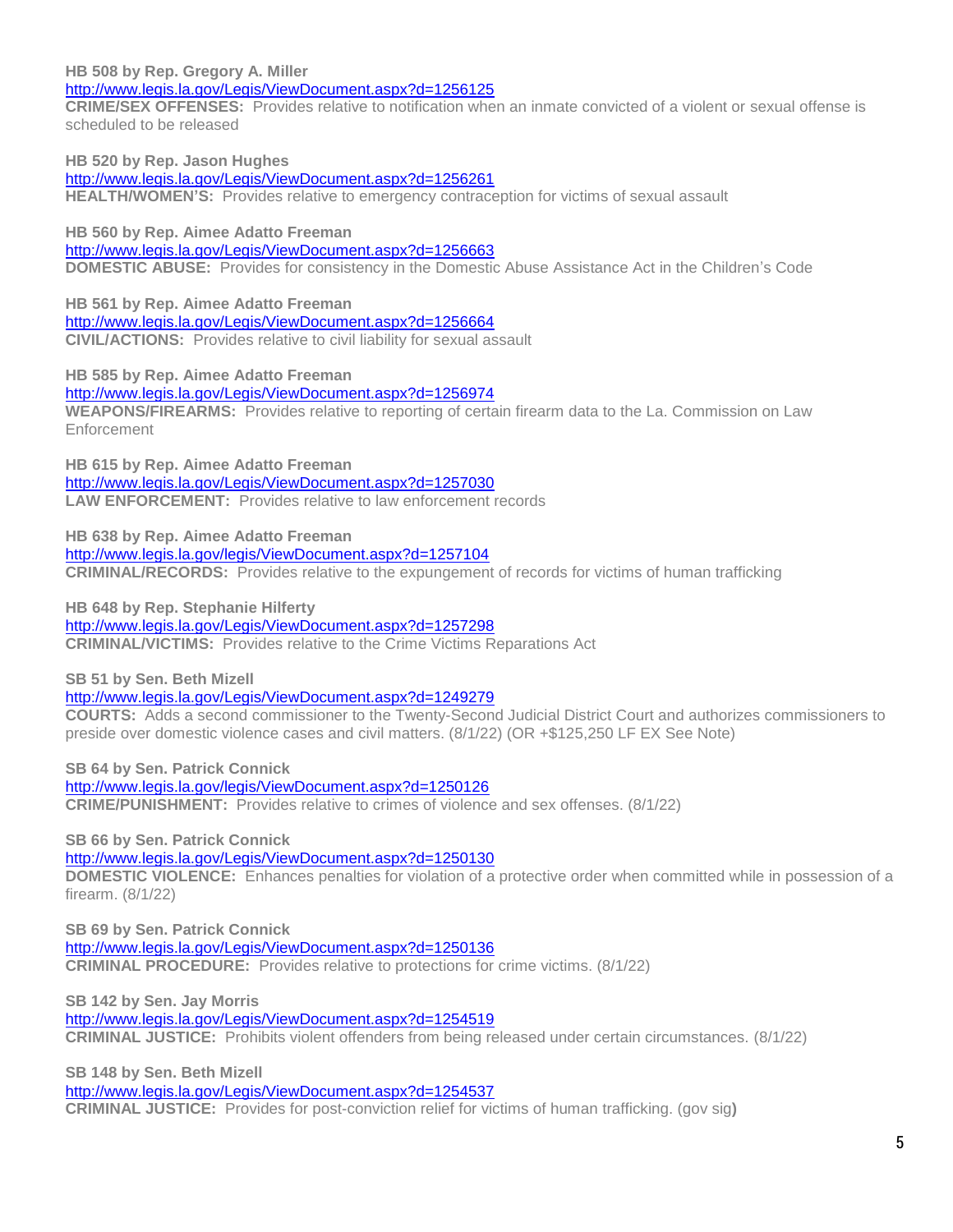**SB 174 by Sen. Mike Reese** <http://www.legis.la.gov/Legis/ViewDocument.aspx?d=1254661> **BANKS/BANKING:** Provides relative to shareholder remedies within the state banking code. (8/1/22)

**SB 251 by Sen. Regina Ashford Barrow**

<http://www.legis.la.gov/Legis/ViewDocument.aspx?d=1255815>

**CRIME/PUNISHMENT:** Provides for expert testimony for defendants seeking to show justification at the time of the crime. (8/1/22)

**SB 255 by Sen. Regina Ashford Barrow** <http://www.legis.la.gov/Legis/ViewDocument.aspx?d=1255826> **DOMESTIC VIOLENCE:** Provides relative to court costs and fees in domestic abuse cases. (gov sig)

**SB 289 by Sen. Regina Ashford Barrow** <http://www.legis.la.gov/Legis/ViewDocument.aspx?d=1256729> **EMPLOYMENT:** Provides for employee paid sick leave. (2/3 - CA7s2.1(A) (gov sig)

**SB 327 by Sen. Gary Carter**

<http://www.legis.la.gov/Legis/ViewDocument.aspx?d=1257684> **WEAPONS:** Provides for the seizure of firearms from persons who pose a risk of imminent injury to self or others. (8/1/22)

**SB 365 by Sen. Regina Ashford Barrow** <http://www.legis.la.gov/Legis/ViewDocument.aspx?d=1258057> **DOMESTIC VIOLENCE:** Creates the Louisiana Domestic Violence Registry. (8/1/22)

**SB 379 by Sen. Barrow Peacock**

<https://legis.la.gov/legis/ViewDocument.aspx?d=1258099>

**WEAPONS:** Prohibits possession of firearms, ammunition, or electric weapons or devices by certain felons. (8/1/22)

### **COMMUNITY STRENGTHENING**

UWSELA's community strengthening priorities focus on eliminating barriers to opportunity for vulnerable households and creating greater equity. Ending discrimination and inequities in our state will create a community where everyone can thrive.

One key area is continued investment to improve rehabilitative services for youth offenders that provide the support they need to reimagine their lives.

**HB 129 by Rep. Richard Nelson**

<http://www.legis.la.gov/legis/ViewDocument.aspx?d=1249354>

**MTR VEHICLE/DRIVER LIC:** Provides relative to an arrested person's failure to honor a written promise to appear

**HB 271 by Rep. Jason Hughes** <http://www.legis.la.gov/legis/ViewDocument.aspx?d=1252429> **CRIMINAL/PROCEDURE:** Provides relative to post-conviction relief for non-unanimous jury verdicts

**HB 303 by Rep. Aimee Adatto Freeman** <http://www.legis.la.gov/legis/ViewDocument.aspx?d=1253791> **DISCRIMINATION:** Provides relative to discrimination in sale or rental of housing and other prohibited practices

**HB 316 by Rep. Matthew Willard**

<http://www.legis.la.gov/legis/ViewDocument.aspx?d=1253842>

**INSURANCE CLAIMS:** Provides for the transmission of certain documents and recordings from insurers to insureds in times of a gubernatorially declared disaster

**HB 317 by Rep. Matthew Willard**  <http://www.legis.la.gov/legis/ViewDocument.aspx?d=1253843> **INSURANCE/POLICIES:** Provides for hurricane, named storm, and wind and hail deductibles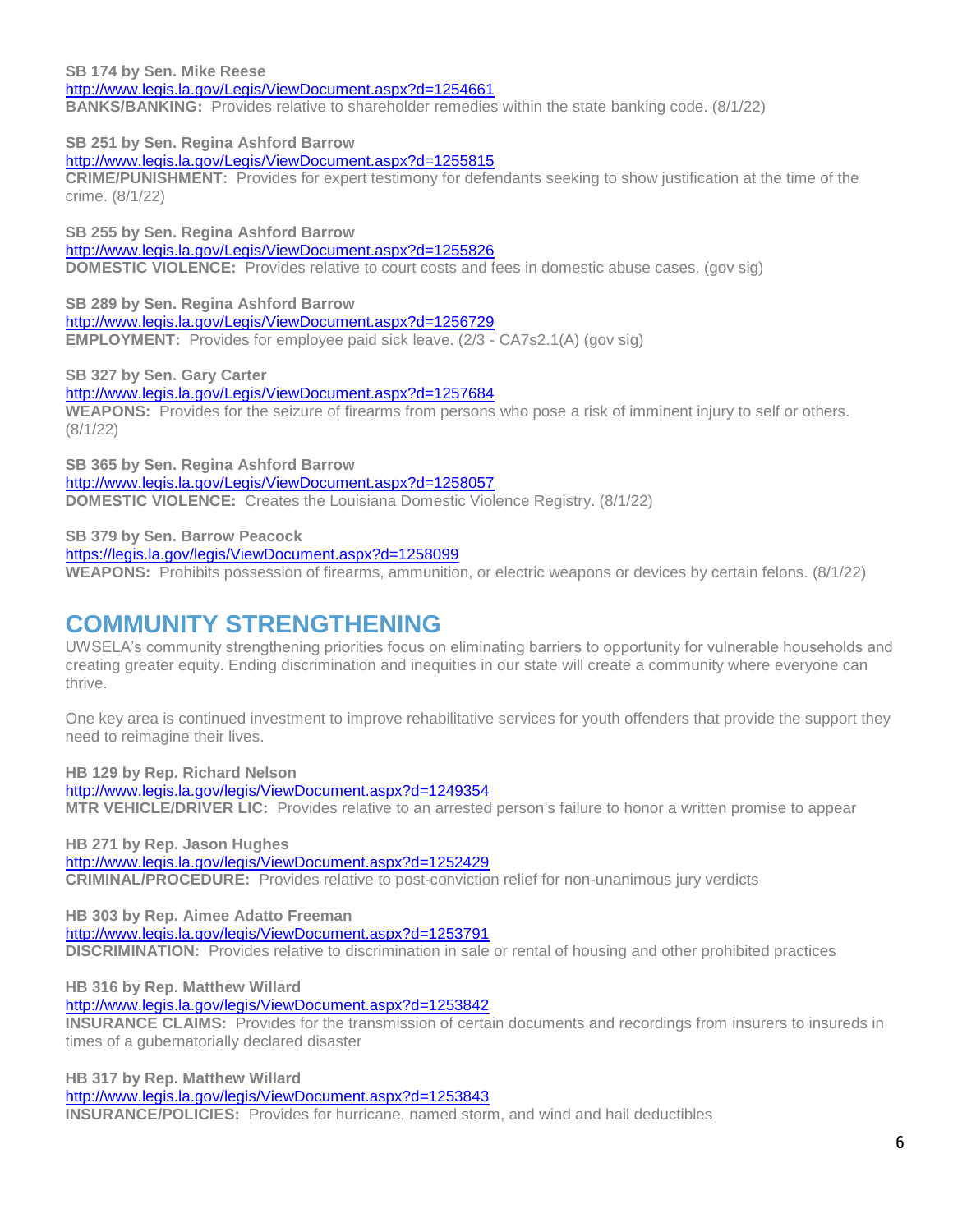**SB 150 by Sen. Jay Luneau**

<http://www.legis.la.gov/legis/ViewDocument.aspx?d=1254544>

**INSURANCE CLAIMS:** Provides relative to hurricane, named-storm, and wind and hail deductibles. (1/1/23) (OR NO IMPACT See Note)

**HB 648 by Rep. Stephanie Hilferty** <http://www.legis.la.gov/legis/ViewDocument.aspx?d=1257298> **CRIMINAL/VICTIMS:** Provides relative to the Crime Victims Reparations Act

**HB 665 by Rep. Matthew Willard** <http://www.legis.la.gov/legis/ViewDocument.aspx?d=1257436> **HOUSING:** Provides relative to the Louisiana Equal Housing Opportunity Act

**HB 680 by Rep. Candace N. Newell** <http://www.legis.la.gov/legis/ViewDocument.aspx?d=1257479> **ELECTIONS/POLLING PLACES:** Provides relative to notice of changes to polling places

**HB 682 by Rep. Chad Brown** <http://www.legis.la.gov/legis/ViewDocument.aspx?d=1257508> **INSURANCE DEPARTMENT:** Provides for a claims adjuster database (OR +\$213,302 SG EX See Note)

**HB 692 by Rep. Ed Larvadain III** <http://www.legis.la.gov/legis/ViewDocument.aspx?d=1261999> **INSURANCE DEPARTMENT:** Provides for the Louisiana Named Storm Insurance Fraud Prevention Authority (EG +\$323,554 SD EX See Note)

**HB 805 by Rep. Kyle M. Green, Jr.** <http://www.legis.la.gov/legis/ViewDocument.aspx?d=1258169> **FINANCIAL INSTITUTIONS:** Provides for insurance proceeds disbursement plans

> *UWSELA Public Policy Committee – Approved 2/18/2022 UWSELA Board of Trustees – Approved 2/23/2022*